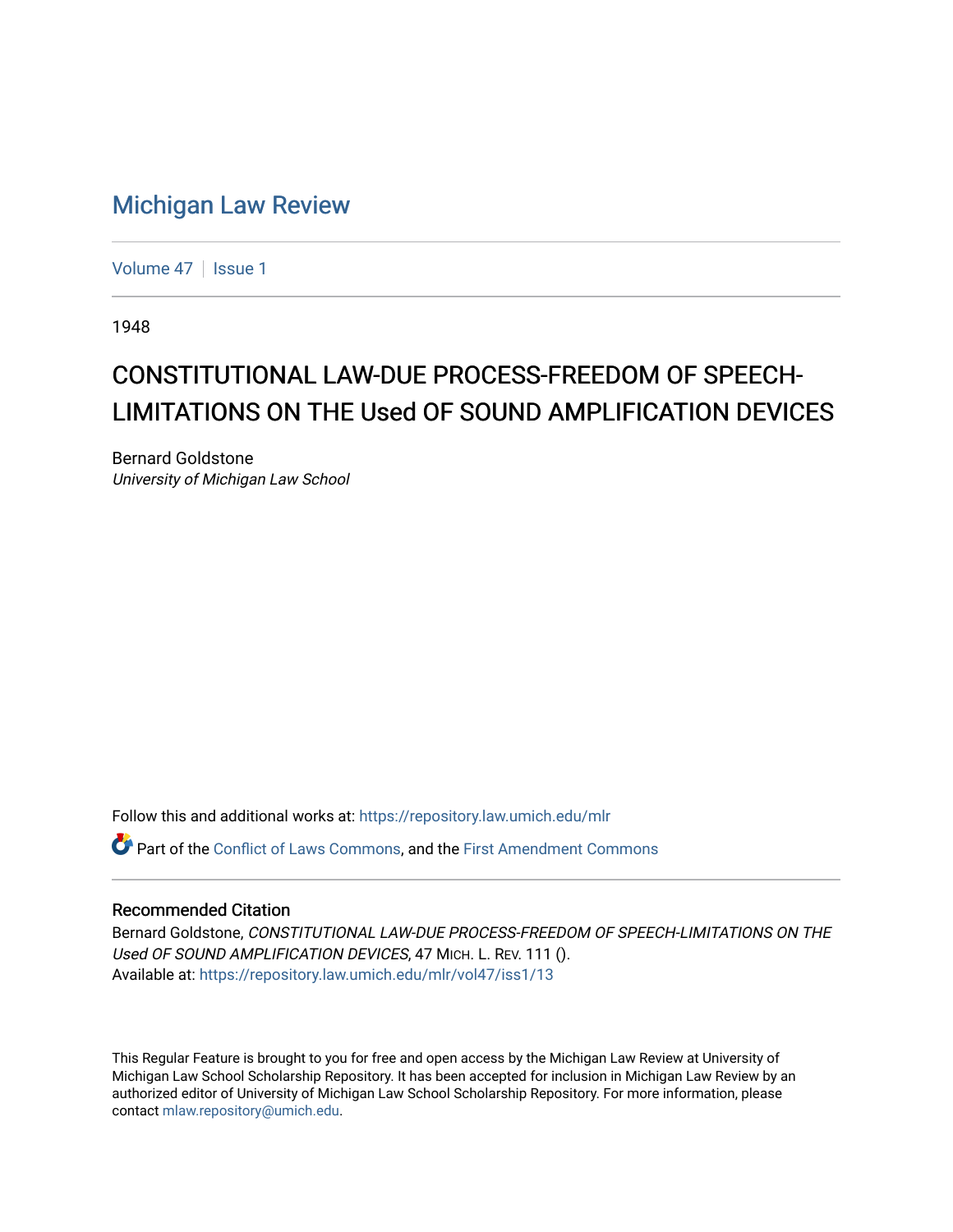1948]

CONSTITUTIONAL LAW-DUE PROCESS-FREEDOM OF SPEECH-LIM-ITATIONS ON THE USE OF SOUND AMPLIFICATION DEVICES-Appellant, a minister of Jehovah's Witnesses, used, without a permit, sound equipment mounted on his truck to amplify lectures on religious subjects. He was convicted in a police court for violating a municipal ordinance of Lockport, New York. which prohibited the use of sound amplification devices without the permission of the chief of police. The ordinance provided no standards for the guidance of the local officer in the issuance of the permit. The conviction was affirmed by the county court and by the appellate court.<sup>1</sup> On appeal, *held*, reversed, four justices dissenting. The ordinance violated the due process clause of the Fourteenth Amendment by establishing a previous restraint on the right of free speech. *Saia v. New York,* 334 U.S. 558, 68 S.Ct. 1148 (1948).

The protection accorded to freedom of speech under the Fourteenth Amendment includes distribution of papers, handbills and magazines,<sup>2</sup> noncommercial canvassing from house to house,<sup>3</sup> the ringing of doorbells to distribute noncommercial literature,<sup>4</sup> and the playing in the street of religious phonograph records.<sup>8</sup> The principal case further extends this protection to include the use of loud speakers, as the majority of the Court<sup>6</sup> believed such devices to be a necessary means of communication under modern conditions of public speech.<sup>7</sup> Laws permitting discretionary or arbitrary action by licensing officials as a prerequisite to exercising the freedoms of speech, press, and religion are unconstitutional,<sup>8</sup> for such previous restraint would institute a system of license and

- 1 People v. Saia, 297 N.Y. 659, 76 N.E. (2d) 323 (1947).
- 2 Lovell v. City of Griffin, 303 U.S. 444, 58 S.Ct. 666 (1938).
- <sup>3</sup>Schneider v. New Jersey, 308 U.S. 147, 60 S.Ct. 146 (1939).
- <sup>~</sup>Martin v. Struthers, 319 U.S. 141, 63 S.Ct. 862 (1943).
- $5$  Cantwell v. Connecticut, 310 U.S. 296, 60 S.Ct. 900 (1940).
- 6 Chief Justice Vinson, Justices Douglas, Black, Murphy and Rutledge.
- <sup>7</sup> Justice Douglas stated, "The sound truck has become an accepted method of political campaigning. It is the way people are reached." Principal case at 561.
- <sup>8</sup>Cantwell v. Connecticut, 310 U.S. 296, 60 S.Ct. 900 (1940). (Ordinance which required permit from local official to distribute religious matter held void};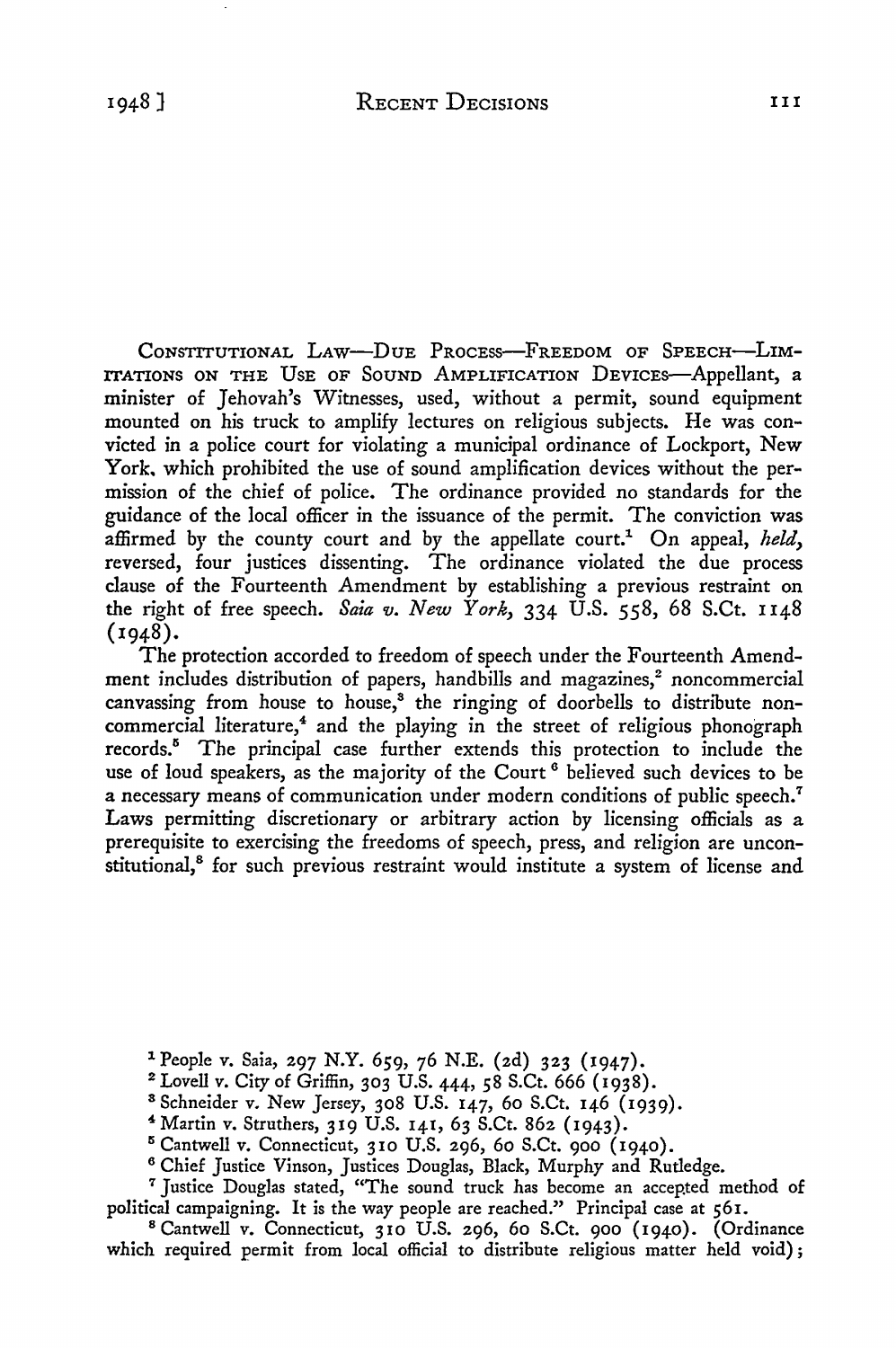censorship in its clearest form.<sup>9</sup> Justice Douglas, speaking for the majority, applied this rule to the ordinance in the principal case.<sup>10</sup> The dissenting judges<sup>11</sup> believed the question was one of municipal regulation of a potential nuisance, rather than regulation of free speech.<sup>12</sup> It is well settled that state regulation of liberty which is reasonable in relation to its subject matter, and which is adopted to interests of the community, does not deny due process.<sup>18</sup> Justice Frankfurter, in his dissent, reasoned that it does not violate the right of free speech to let a public official determine what is in effect a nuisance merely because he might outrageously misuse such authority, for judicial remedies are available for such abuses of authority.<sup>14</sup> Although the result of the principal case seems correct, considering the broad language of the ordinance, clearly some regulation is needed. The public should be protected from undue intrusion and annoyance. An ordinance completely prohibiting the use of sound amplification devices for noncommercial purposes  $15$  would probably be void as infringing upon the exercise of free speech.<sup>16</sup> There does not appear to be grave and immediate danger to interests the state may lawfully protect.<sup>17</sup> Although the exact type of ordinance the court would accept is not too clear, the tenor

Lovell v. City of Griffin, 303 U.S. 444, 58 S.Ct. 666 (1938) (ordinance which requires permit from local official to distribute literature held void) ; Hague v. C.l.O., 307 U.S. 496, 59 S.Ct. 954 (1939) (ordinance which requires a license from a local official to hold public assembly held void).

<sup>9</sup> Lovell v. City of Griffin, 303 U.S. 444, 58 S.Ct. 666 (1938).<br><sup>10</sup> Justice Douglas stated: "He stands athwart the channels of communication as an obstruction which can be removed only after criminal trial and conviction and lengthy appeal. A more effective previous restraint is difficult to imagine." Principal case at 561.

<sup>11</sup> Justice Frankfurter, joined by Justices Reed and Burton, with Justice Jackson writing a separate dissent.<br><sup>12</sup> Justice Frankfurter stated: "To the founding fathers it would hardly seem a

proof of progress in the development of our democracy that the blare of sound trucks must be treated as a necessary medium in the deliberative process." Principal case at *565.* Justice Jackson reasoned that this was not a free speech issue but was really a question of regulating or prohibiting the irresponsible introduction of sound equipment. Principal case at 567.

<sup>13</sup> West Coast Hotel Co. v. Parrish, 300 U.S. 379, 57 S.Ct. 578 (1937).

<sup>14</sup> Principal case at 562. But consider Justice Robert's statement: "... the availability of judicial remedy for abuses in a system of licensing still leaves that system one of previous restraint, which in the field of free speech and press we have held inadmissible." Cantwell v. Connecticut, 310 U.S. 296 at 306, 60 S.Ct. 900 (1940).<br><sup>15</sup> To the effect that ordinances prohibiting the use of loud speaker trucks for

commercial purposes are valid, see Brachey v. Maupin, 277 Ky. 467, 126 S.W. (2d)

881 (1939); Maupin v. Louisville, 284 Ky. 195, 144 S.W. (2d) 237 (1940).<br><sup>16</sup> Jamison v. Texas, 318 U.S. 413, 63 S.Ct. 669 (1943) (an ordinance prohibiting the dissemination of handbills on the public streets held void). But state courts hold ordinances prohibiting the use of loud speakers valid. See Kovacs v. Cooper, 135 N.J.L. 584, 52 A. (2d) 806 (1947); Hamilton v. City of Montrose, 109 Colo. 228, 124 P. (2d) *757* (1942).

<sup>17</sup> West Virginia State Board of Education v. Barnette, 319 U.S. 624; 63 S.Ct. 1178 (1943). .